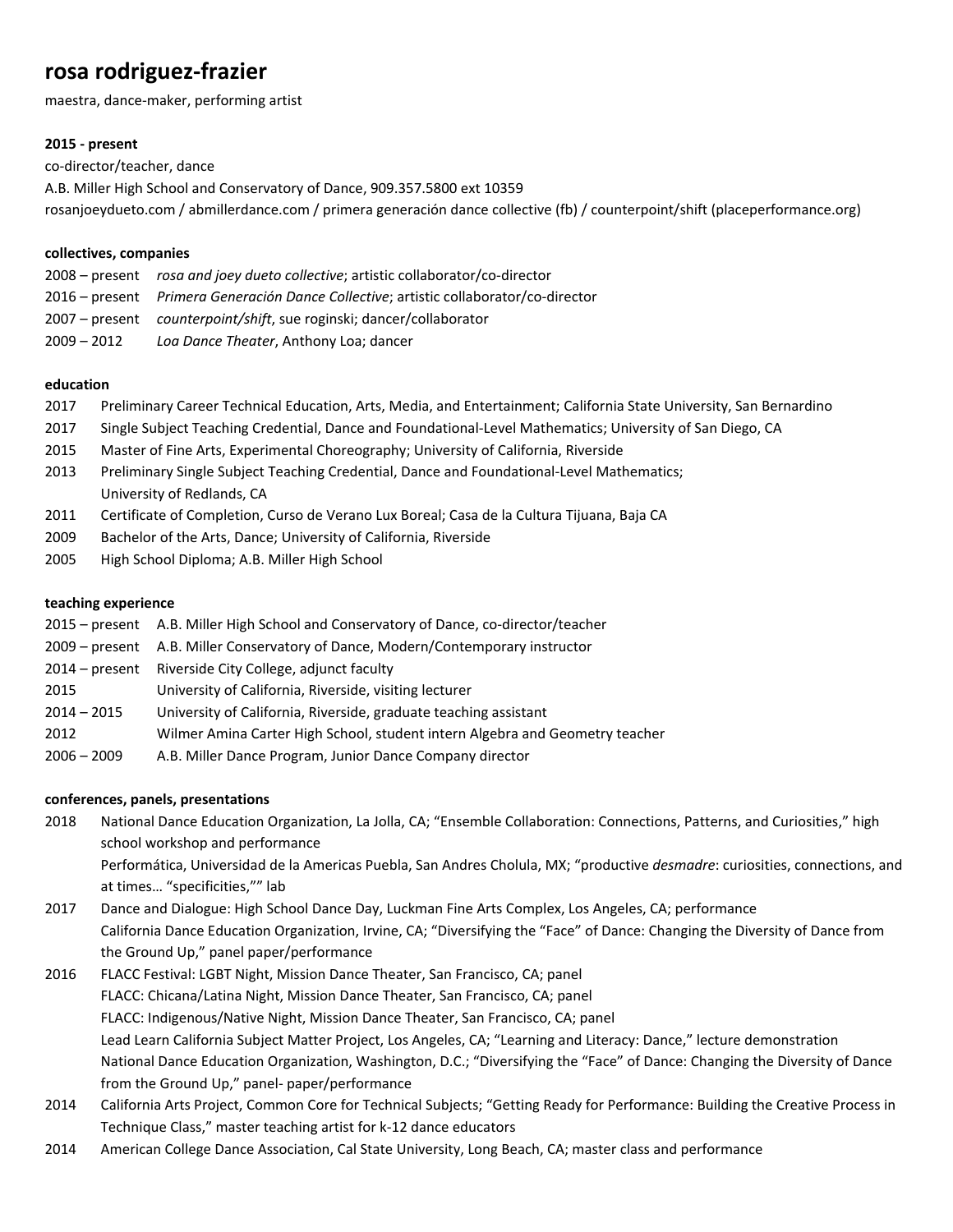# **original works, premieres**

| 2018 | sifting, Movement & Sounds, A.B. Miller Theater, Fontana, CA                                      |
|------|---------------------------------------------------------------------------------------------------|
|      | New Beginnings Exhibit III, A.B. Miller Theater, Fontana, CA                                      |
| 2017 | golden flock, Kinetic Conversations, Landis Performing Arts Center, Riverside, CA                 |
|      | terra opac(a), Movement & Sounds, A.B. Miller Theater, Fontana, CA                                |
|      | New Beginnings Exhibit II, A.B. Miller Theater, Fontana, CA                                       |
|      | Lost in Translation 4x4, Terraza Palominos, Tijuana, Baja California, MX                          |
| 2016 | be-neath, Kinetic Conversations, Landis Performing Arts Center, Riverside, CA                     |
|      | ahí ta, (de) Color-Es, Human Resources, Los Angeles, CA                                           |
|      | Pastoral Scene, Movement & Sounds, A.B. Miller Theater, Fontana, CA                               |
|      | Le Fame, Movement & Sounds, A.B. Miller Theater, Fontana, CA                                      |
|      | New Beginnings Exhibit I, A.B. Miller Theater, Fontana, CA                                        |
|      | Ni Fú, Ni Fá, BEHOLD! Queer Dance Festival, Highways Performance Space, Santa Monica, CA          |
|      | Cambio, Studio Series, Redcat, Los Angeles, CA                                                    |
| 2015 | Restless Gameographies, Homecoming at UCR, Performance Lab 166, Riverside, CA                     |
|      | Spill vol.2, Student Works, A.B. Miller Theater, Fontana, CA                                      |
|      | Spill vol.1, Trolley Dances Riverside Summer Showcase, Huntley Studio Riverside City College, CA  |
|      | Accumulations, Interactive Electronic Music Recital, Culver Center of the Arts, Riverside, CA     |
|      | ALMOST THERE, Movement & Sounds, A.B. Miller Theater, Fontana, CA                                 |
|      | La Pista Mitotera vol.3, MFA Thesis Performance, Performance Lab Arts 166, Riverside, CA          |
|      | Ni Tanto La Frontera vol.2, MFA Thesis Performance, Performance Lab Arts 166, Riverside, CA       |
|      | ¡Corre y se va! MFA Thesis Performance, Performance Lab Arts 166, Riverside, CA                   |
|      | Lost in Translation vol.2, MFA Thesis Performance, Performance Lab Arts 166, Riverside, CA        |
|      | La Pista Mitotera vol.2, American College Dance Association, Cal State University, Long Beach, CA |
|      | Narración Quebradona, American College Dance Association, Cal State University, Long Beach, CA    |
| 2014 | Morph 'n Mix, Homecoming at UCR, Performance Lab Arts 166, Riverside, CA                          |
|      | La Pista Mitotera vol.1, Kinetic Conversations, Landis Performing Arts Center, Riverside, CA      |
|      | Ni Tanto La Frontera vol.1, Student Works, A.B. Miller Theater, Fontana, CA                       |
|      | Tenderero Revelador, Spring Forward, Dance Studio Theatre ATHD 102, Riverside, CA                 |
|      | Unruly Turnaround, Movement & Sounds, A.B. Miller Theater, Fontana, CA                            |
|      | amorphous exchanges and solo endeavors, Riverside Arts Museum, Riverside, CA                      |
| 2013 | Not About the Water Bottles, Student Works, A.B. Miller Theater, Fontana, CA                      |
|      | Gambling Thy Blues, Movement & Sounds, A.B. Miller Theater, Fontana, CA                           |
| 2012 | the AVAILABLE once village SPACE, Trolley Dances Riverside, University Village, Riverside, CA     |
|      | Until When Perfectly Fit, Movement & Sounds, A.B. Miller Theater, Fontana, CA                     |
| 2011 | No More Slumber, Student Works, A.B. Miller Theater, Fontana, CA                                  |
|      | Slumber, Student Works, A.B. Miller Theater, Fontana, CA                                          |
|      | To All the Troubled, Movement & Sounds, A.B. Miller Theater, Fontana, CA                          |
| 2010 | Welcome to the Jungle, Student Works, A.B. Miller Theater, Fontana, CA                            |
|      | another wonderful day, Movement & Sounds, A.B. Miller Theater, Fontana, CA                        |
|      | barbie and the gun, IE Choreographer's Ball, A.B. Miller Theater, Fontana, CA                     |
|      | El Folklorico Perdido, IE Choreographer's Ball, A.B. Miller Theater, Fontana, CA                  |
|      | La Loteria, IE Choreographer's Ball, A.B. Miller Theater, Fontana, CA                             |
| 2009 | Pura Ninguna, Student Works, Student Works, A.B. Miller Theater, Fontana, CA                      |
|      | Stolen Innocence, Movement & Sounds, A.B. Miller Theater, Fontana, CA                             |
|      | Lost in Translation vol.1, 9 Mexican American Stories, A.B. Miller Theater, Fontana, CA           |
|      | submissive women, 9 Mexican American Stories, A.B. Miller Theater, Fontana, CA                    |
|      | Tamales, 9 Mexican American Stories, A.B. Miller Theater, Fontana, CA                             |
|      | Inheriting the Name, 9 Mexican American Stories, A.B. Miller Theater, Fontana, CA                 |
|      |                                                                                                   |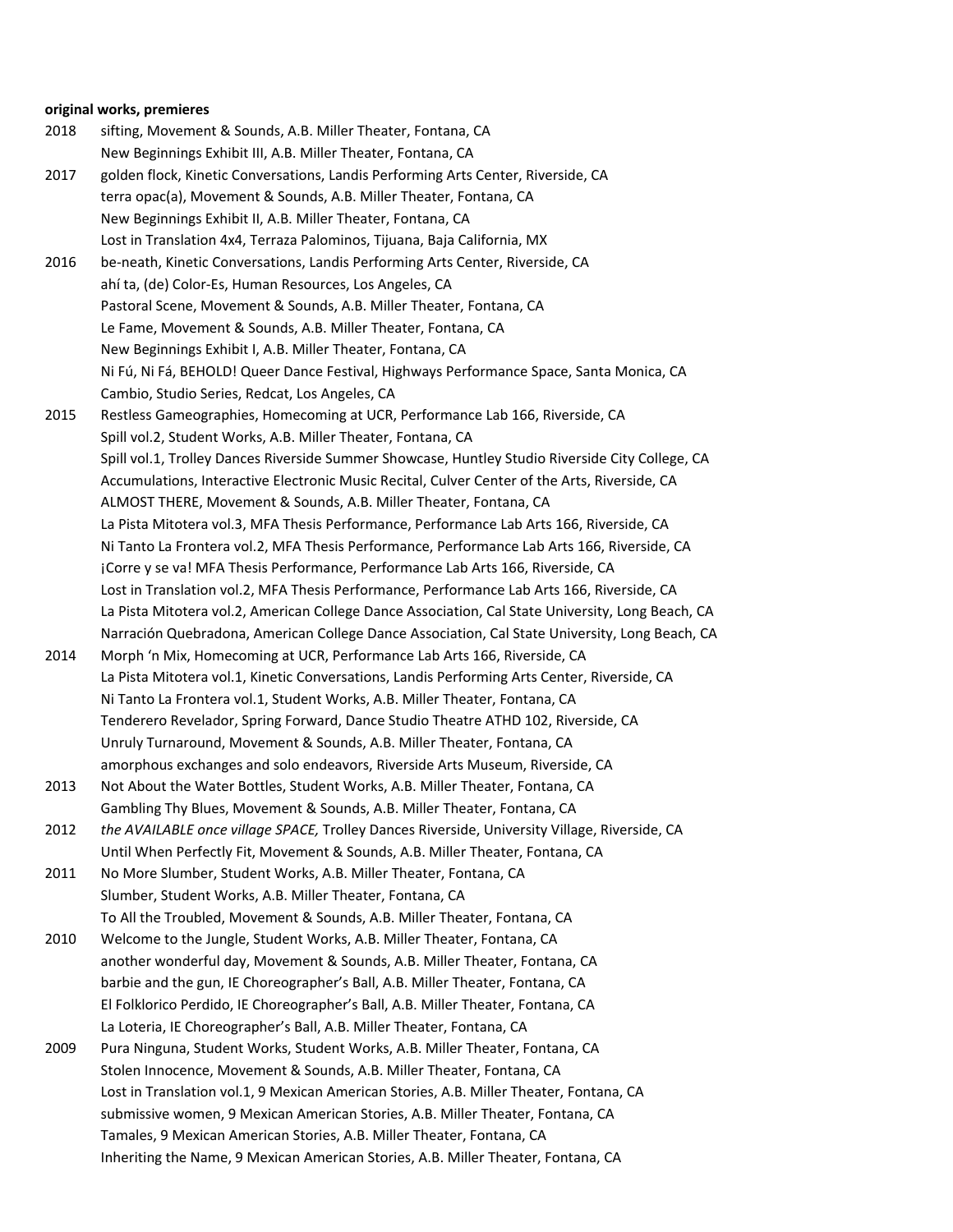The Immigrant, 9 Mexican American Stories, A.B. Miller Theater, Fontana, CA 2008 mujeres, Student Works, A.B. Miller Theater, Fontana, CA No One Dream for Six Dreamers, Student Works, A.B. Miller Theater, Fontana, CA Fifteen Women, One Jerk! Student Works, A.B. Miller Theater, Fontana, CA ojos, .90cents a piece, A.B. Miller Theater, Fontana, CA Drownconomy, Celebrate Dance, Landis Performing Arts Center, Riverside, CA 3 sillas, 9 cuerpos, 1 noche, Movement & Sounds, A.B. Miller Theater, Fontana, CA Suscato, Movement & Sounds, A.B. Miller Theater, Fontana, CA 2007 Testified Vision, Student Works, A.B. Miller Theater, Fontana, CA 1 x 2, UCR is Dancing, University Theatre, Riverside, CA Seres Que Esperan, UCR is Dancing, University Theatre, Riverside, CA Al Espiritu de Magdalena, Movement & Sounds, A.B. Miller Theater, Fontana, CA 2006 Living the Beatitudes, Movement & Sounds, A.B. Miller Theater, Fontana, CA

2005 Matthew 13: 44, Student Works, A.B. Miller Theater, Fontana, CA

#### **productions, curations**

- 2018 (de) Color-Es vol.2, Primera Generación Dance Collective, Human Resources, Los Angeles, CA TBD
- 2017 Student Works 17: light/ing, Winter Student Dance Concert, A.B. Miller Theater, Fontana, CA
- 2016 Student Works 16: Virtual Corporealities, Winter Student Dance Concert, A.B. Miller Theater, Fontana, CA (de) Color-Es vol.1, Primera Generación Dance Collective, Human Resources, Los Angeles, CA Santa Fe Route: Site Specific Performance, A.B. Miller Conservatory of Dance, La Placita Olvera, Los Angeles, CA Santa Fe Route: Site Specific Performance, A.B. Miller Conservatory of Dance, Rialto Station, CA
- 2015 Student Works 15: Meta + Micro Perspectives in Motion, Winter Student Dance Concert, A.B. Miller Theater, Fontana, CA Santa Fe Route: Site Specific Performance, A.B. Miller Conservatory of Dance, San Bernardino Station, CA Border *Ocurrencias*/"Occurrences" *Fronterizas*, MFA Thesis, Performance Lab Arts 166, Riverside, CA
- 2009 *9 Mexican American Stories*, LaRosa and Dancers, A.B. Miller Theater, Fontana, CA
- 2008 *.90cents a piece*, LaRosa and Dancers, A.B. Miller Theater, Fontana, CA

#### **performances**

2018 Outside the Box, counterpoint/shift. Joe Goode Annex, San Francisco, CA Lost in Translation, rosa and joey dueto. Auditorio de la Universidad de las Américas Puebla, Puebla, Cholula, MX Outside the Box, counterpoint/shift. The Box Riverside, Riverside, CA The Women's March, counterpoint/shift. Riverside City Hall, Riverside, CA 2017 an evening of dance & mingling, counterpoint/shift. Back to the Grind Coffee House, Riverside, CA Lost in Translation 4x4, rosa and joey dueto. La Jolla WOW Festival; Bread & Salt, San Diego, CA Long Night of Arts & Innovation, counterpoint/shift. Main Street, Riverside, CA Narración Quebradona. Dance and Dialogue, Cal State LA Luckman Fine Arts Complex, Los Angeles, CA a casual sharing, counterpoint/shift. Barbara and Art Culver Center of the Arts, Riverside, CA Ni Fú, Ni Fá, Primera Generación. The Black Theatre Troupe, Phoenix, AZ Lost in Translation excerpt, rosa and joey dueto. Blaktina Festival Fundraiser, Urban Press Winery, Burbank, CA Lost in Translation 4x4, rosa and joey dueto. 4x4 Tijuana Night Finals, Centro Cultural Tijuana, Baja California, MX Lost in Translation 4x4, rosa and joey dueto. 4x4 Tijuana Night, Terraza Palominos, Tijuana, Baja California, MX Lost in Translation, rosa and joey dueto. Mardi Gras Bal Bootleg's 10 Year Anniversary, Bootleg Theater, Los Angeles, CA 2016 Cambio, Primera Generación. FLACC Dance Festival, Mission Dance Theater, San Francisco, CA Narración Quebradona. FLACC Dance Festival, Mission Dance Theater, San Francisco, CA Lost in Translation, rosa and joey dueto. FLACC Dance Festival, Mission Dance Theater, San Francisco, CA ahí tá, Primera Generación. (de) Color-Es, Human Resources, Los Angeles, CA Ni Fú, Ni Fá, Primera Generación. BEHOLD! Queer Dance Festival, Highways Performance Space, Santa Monica, CA Lost in Translation, rosa and joey dueto. SALTA + AUNTS presents, Berkeley Art Museum, Berkeley, CA Cambio, Primera Generación. Studio Series, Redcat, Los Angeles, CA Cambio, Primera Generación. CMDC 3<sup>rd</sup> Anniversary Showcase, Los Angeles, CA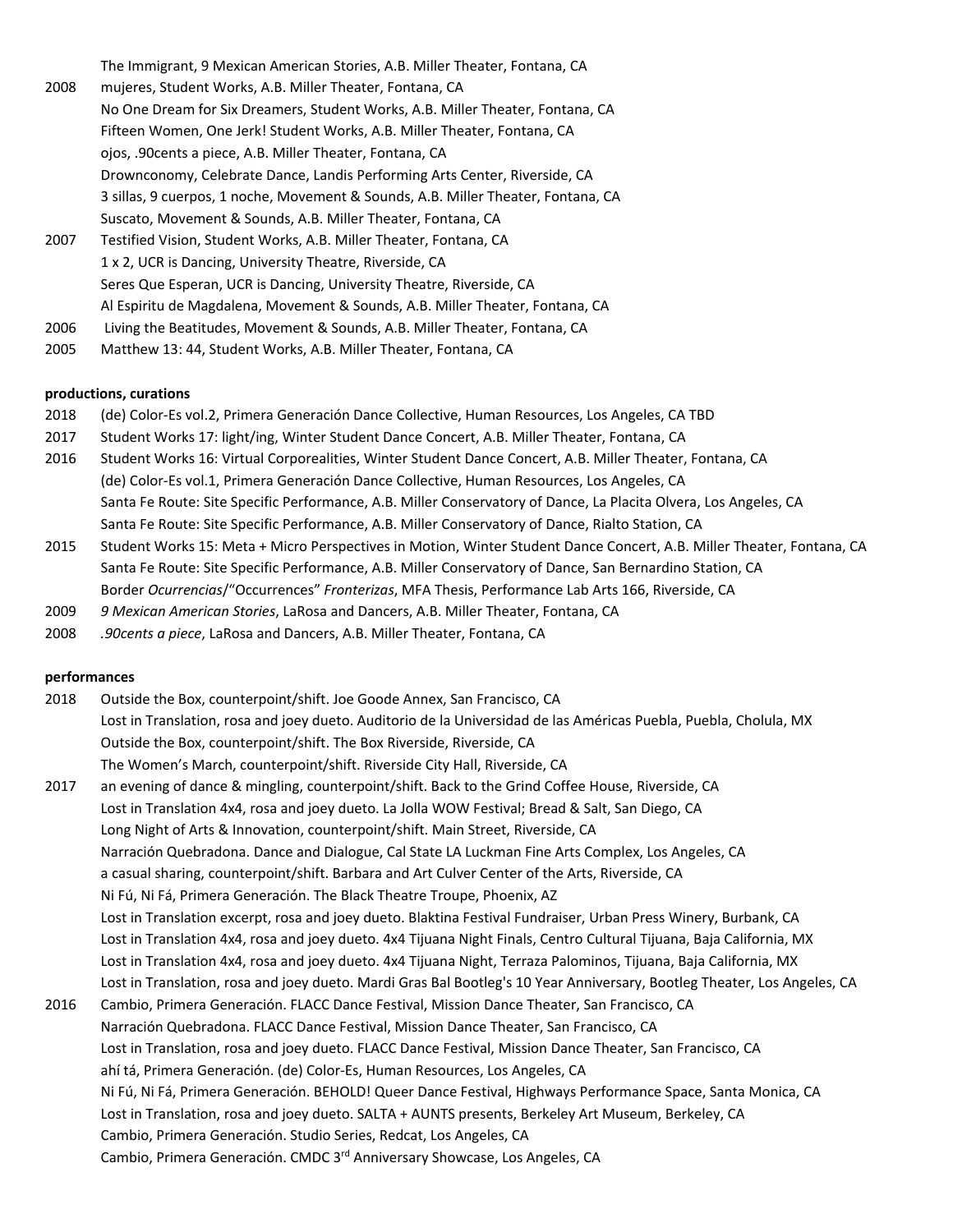- 2015 Lost in Translation, rosa and joey dueto. BlakTina Dance Festival, Zuzi! Theater, Tucson, AZ Lost in Translation, rosa and joey dueto. BlakTina Dance Festival, Bootleg Theater, Los Angeles, CA move like you move like you, counterpoint/shift. danceSTORM festival, Culver Center of the Arts, Riverside, CA Lost in Translation, rosa and joey dueto. Indigenous Choreographers at Riverside, Culver Center of the Arts, Riverside, CA Border *Occurencias*/Occurrences *Fronterizas*. MFA Thesis, UCR Performance Lab Arts 166, Riverside, CA Narración Quebradona. American College Dance Association, Cal State University, Long Beach, CA UCR Dance Night, counterpoint/shift. Brithinee Fellows at Barbara & Art Culver Center of the Arts Riverside, CA
- 2014 Human Noises directed by Casey Avaunt. Culver Center of the Arts, Riverside, CA still and living: a dance performance of repertory improvisations, counterpoint/shift. ARC, Pasadena, CA 6.13
- 2013 support beams and behaviors, counterpoint/shift. SDHS/CORD Conference, Culver Center of the Arts, Riverside, CA support beams and behaviors, counterpoint/shift. Long Night of Arts & Innovation, Main Street, Riverside, CA still, at 5 it's a new dance, support beams and behaviors by counterpoint/shift. Riverside Arts Museum, Riverside, CA
- 2012 leaving fear at the door, counterpoint/shift. KUNST-STOFF arts, San Francisco, CA P.L.A.C.E. Performance Presents, Sue Roginski. Back to the Grind Coffee House, Riverside, CA
- 2011 Clue, residency and repertoire directed by Lux Boreal. Landis Performing Arts Center, Riverside, CA
- 2010 An nth of an Inch, Sue Roginski. Highways Performance Space, Santa Monica, CA Inland Empire Choreographer's Ball, LaRosa and Dancers. A.B. Miller Theater, Fontana, CA Sandival's Story, Sue Roginski. Dance Moves, Old Town Temecula Community Theater, Temecula, CA
- 2009 LOVE ON MARS directed by Hannah Schwadron. UCR Performance Lab Arts 166, Riverside, CA barbie and the gun, rosa and joey dueto. Dance Moves, Old Town Temecula Community Theater, Temecula, CA 9 Mexican American Stories, LaRosa and Dancers. A.B. Miller Theater, Fontana, CA
- 2008 .90cents a piece, LaRosa and Dancers. A.B. Miller Theater, Fontana, CA Celebrate Dance 2008, Landis Performing Arts Center, Riverside, CA
- 2007 not three solos, Sue Roginski. Bits 'n' pieces, San Jacinto College Theatre, San Jacinto, CA Not Three Solos, Sue Roginski. anatomy riot 20, Theatre/Theater, Los Angeles, CA InOUTside directed by Sue Roginski. UCR Performance Lab Arts 166, Riverside, CA Now. Here. This. directed by Liz Casebolt. UCR Performance Lab Arts 166, Riverside, CA underTHUMB, Heather Stockton. American College Dance Festival Association, San Francisco State University, CA

# **work performed by other dancers**

| 2018 | sifting, Movement & Sounds, A.B. Miller Theater, Fontana, CA                                      |
|------|---------------------------------------------------------------------------------------------------|
|      | sifting, High School Dance Day, Landis Performing Arts Center, Riverside, CA                      |
|      | New Beginnings Exhibit III, A.B. Miller Theater, Fontana, CA                                      |
| 2017 | golden flock, Kinetic Conversations, Landis Performing Arts Center, Riverside, CA                 |
|      | terra opac(a), Movement & Sounds, A.B. Miller Theater, Fontana, CA                                |
|      | New Beginnings Exhibit II, A.B. Miller Theater, Fontana, CA                                       |
| 2016 | be-neath, Kinetic Conversations, Landis Performing Arts Center, Riverside, CA                     |
|      | Pastoral Scene, Movement & Sounds, A.B. Miller Theater, Fontana, CA                               |
|      | Pastoral Scene, New Beginnings Concert, A.B. Miller Theater, Fontana, CA                          |
|      | New Beginnings Exhibit I, A.B. Miller Theater, Fontana, CA                                        |
| 2015 | Restless Gameographies, Homecoming at UCR, Performance Lab 166, Riverside, CA                     |
|      | Restless Gameographies, Juniper Elementary, Fontana, CA                                           |
|      | Restless Gameographies, Gluck Day of the Arts at UCR, Performance Lab 166, Riverside, CA          |
|      | Restless Gameographies, Riverside Art Museum, Riverside, CA                                       |
|      | Spill vol.2, San Bernardino County Schools State of the Arts, San Bernardino, CA                  |
|      | Spill vol.2, Student Works, A.B. Miller Theater, Fontana, CA                                      |
|      | Spill vol.1, Trolley Dances Riverside Summer Showcase, Huntley Studio Riverside City College, CA  |
|      | Accumulations, Interactive Electronic Music Recital, Culver Center of the Arts, Riverside, CA     |
|      | ALMOST THERE, Movement & Sounds, A.B. Miller Theater, Fontana, CA                                 |
|      | La Pista Mitotera vol.2, American College Dance Association, Cal State University, Long Beach, CA |
| 2014 | Morph 'n Mix, Homecoming at UCR, Performance Lab 166, Riverside, CA                               |
|      |                                                                                                   |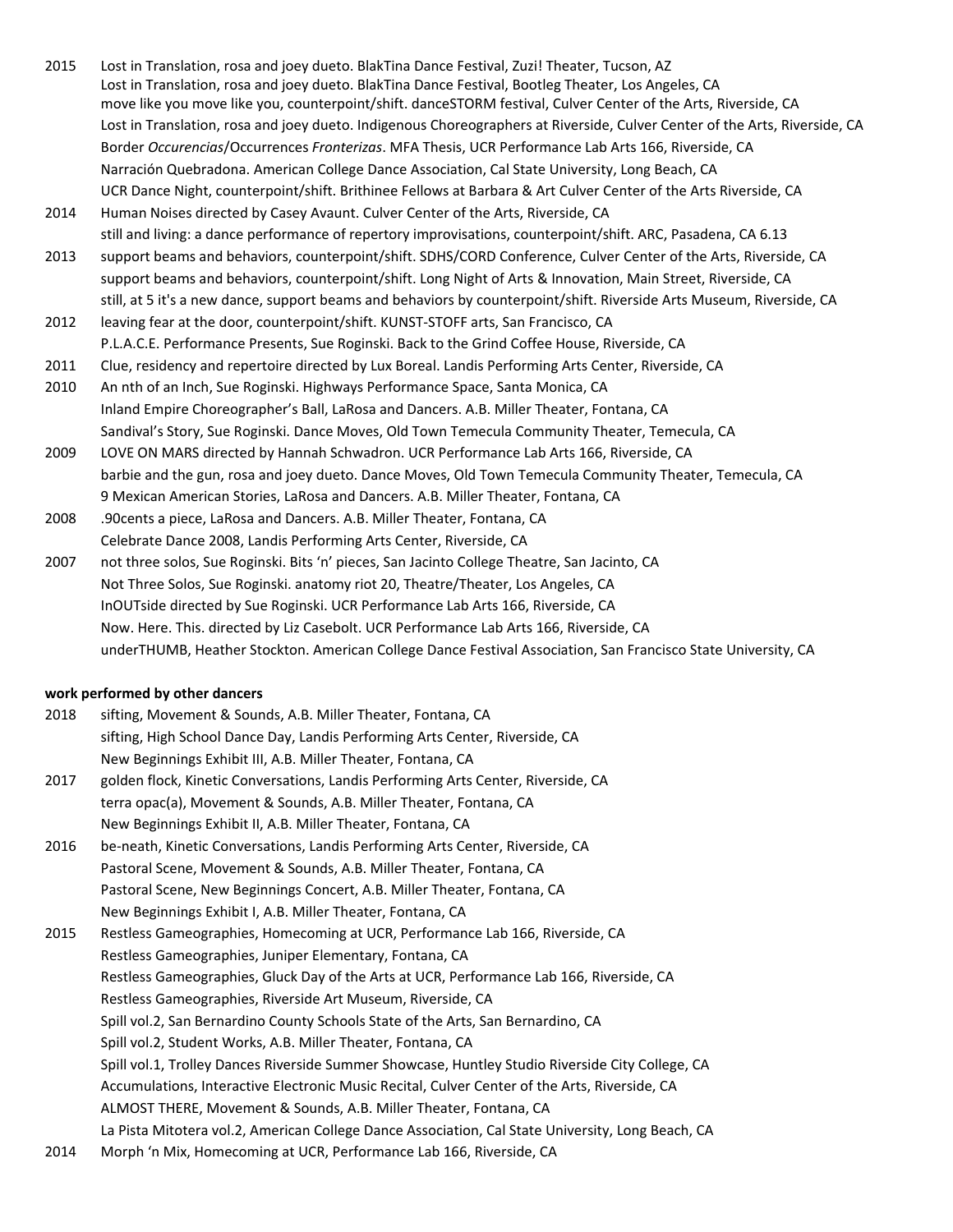Morph 'n Mix, Lasselle Elementary School, Moreno Valley, CA Morph 'n Mix, Box Springs Elementary, Moreno Valley, CA Morph 'n Mix, Gluck Day of the Arts, Studio PE 102, Riverside, CA Morph 'n Mix, Riverside Art Museum, Riverside, CA Morph 'n Mix, Dance ARTSwalk, Culver Center of the Arts, Riverside, CA Morph 'n Mix, Hendrick Ranch Elementary, Moreno Valley, CA La Pista Mitotera vol.1, Kinetic Conversations, Landis Performing Arts Center, Riverside, CA Ni Tanto La Frontera vol.1, Student Works, A.B. Miller Theater, Fontana, CA Tenderero Revelador, Spring Forward, Dance Studio Theatre ATHD 102, Riverside, CA Unruly Turnaround, Movement & Sounds, A.B. Miller Theater, Fontana, CA amorphous exchanges and solo endeavors, Riverside Arts Museum, Riverside, CA amorphous exchanges and solo endeavors, Box Springs Elementary, Moreno Valley, CA amorphous exchanges and solo endeavors, Peralta Elementary, Jurupa Valley, CA amorphous exchanges and solo endeavors, Gluck Day of the Arts, Studio PE 102, Riverside, CA amorphous exchanges and solo endeavors, Chaparral Hills Elementary, Moreno Valley, CA 2013 Not About the Water Bottles, Student Works, A.B. Miller Theater, Fontana, CA Gambling Thy Blues, Movement & Sounds, A.B. Miller Theater, Fontana, CA 2012 *the AVAILABLE once village SPACE,* Trolley Dances Riverside, University Village, Riverside, CA Until When Perfectly Fit, Movement & Sounds, A.B. Miller Theater, Fontana, CA 2011 No More Slumber, Student Works, A.B. Miller Theater, Fontana, CA Slumber, Student Works, A.B. Miller Theater, Fontana, CA To All the Troubled, Movement & Sounds, A.B. Miller Theater, Fontana, CA 2010 Welcome to the Jungle, Student Works, A.B. Miller Theater, Fontana, CA another wonderful day, Movement & Sounds, A.B. Miller Theater, Fontana, CA 2009 Pura Ninguna, Student Works, Student Works, A.B. Miller Theater, Fontana, CA Stolen Innocence, Movement & Sounds, A.B. Miller Theater, Fontana, CA 2008 Fifteen Women, One Jerk! Student Works, A.B. Miller Theater, Fontana, CA Drownconomy, Celebrate Dance, Landis Performing Arts Center, Riverside, CA 3 sillas, 9 cuerpos, 1 noche, Movement & Sounds, A.B. Miller Theater, Fontana, CA Suscato, Movement & Sounds, A.B. Miller Theater, Fontana, CA 2007 Testified Vision, Student Works, A.B. Miller Theater, Fontana, CA Seres Que Esperan, UCR is Dancing, University Theatre, Riverside, CA Al Espiritu de Magdalena, Movement & Sounds, A.B. Miller Theater, Fontana, CA 2006 Living the Beatitudes, Movement & Sounds, A.B. Miller Theater, Fontana, CA

2005 Matthew 13: 44, Student Works, A.B. Miller Theater, Fontana, CA

#### **collaborations**

- 2018 sifting, in collaboration with Joey Navarrete
- 2017 golden flock, in collaboration with Joey Navarrete terra opac(a), in collaboration with Joey Navarrete Lost in Translation 4x4, in collaboration with Joey Navarrete
- 2016 Student Works 16: Virtual Corporealities, in collaboration with Leo Rivas ahí ta, in collaboration with Primera Generación Dance Collective Le Fame, in collaboration with Dance 2 A.B. Miller Dancers Ni Fú, Ni Fá, in collaboration with Primera Generación Dance Collective Cambio, in collaboration with Primera Generación Dance Collective
- 2015 Restless Gameographies, in collaboration with Graduate Dance Ensemble Coordinator, Patricia Huerta Accumulations, in collaboration with Kelly Bowker (visuals), Katherine Guillen (visuals), and Samuel Barba (music) Border *Ocurrencias*/"Occurrences" *Fronterizas,* Aram Adajian (music collaboration); Jonathan Frazier (set design collaboration) Lost in Translation vol.2, in collaboration with Joey Navarrete
- 2014 Morph 'n Mix, as the Graduate Dance Ensemble Coordinator, in collaboration with Wendy Rogers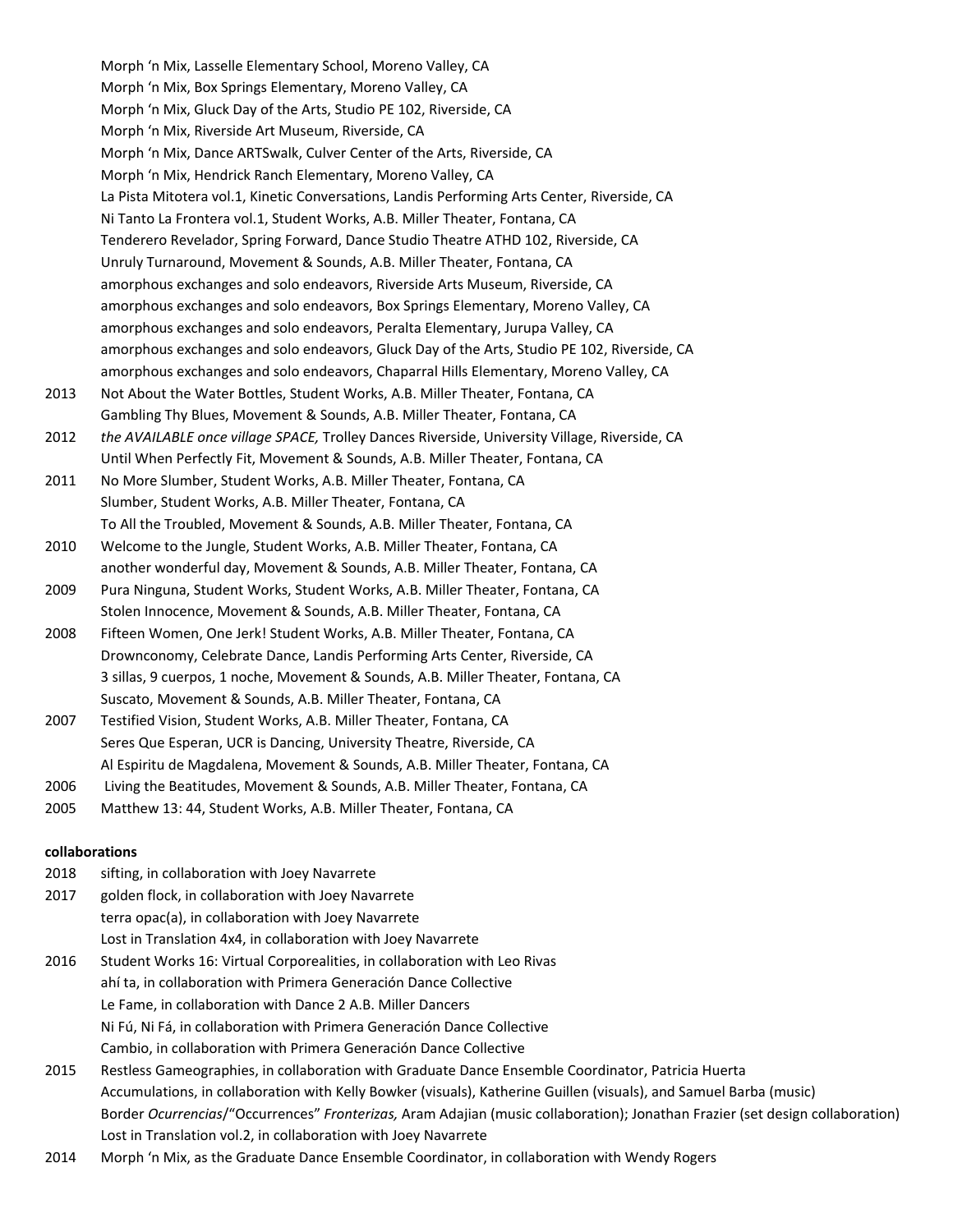Santa Fe Station, in collaboration with A.B. Miller Conservatory of Dance and Robert Fraley (music accompanist) amorphous exchanges and solo endeavors, as the Graduate Dance Ensemble Coordinator, in collaboration with Sue Roginski

- 2010 Welcome to the Jungle, concert produced in collaboration with A.B. Miller student choreographers and dance faculty barbie and the gun, in collaboration with Joey Navarrete
- 2009 Lost in Translation vol.1, in collaboration with Joey Navarrete Tamales, in collaboration with Emmanuel Soriano (music accompanist)
- 2008 Drownconomy, in collaboration with Tracy Tom-Hoon
- 2007 1 x 2, in collaboration with Ursula Mencini

# **guest teaching artist, master classes**

- 2017 Riverside City College, CA; guest repertoire for Kinetic Conversations
- 2016 Pieter Space, Los Angeles, CA; master class series
- 2015 La Puente High School, La Puente, CA; master class
- 2005 2015 A.B. Miller Conservatory of Dance, Winter and Spring guest choreographer
- 2014 Village Dance Arts, Claremont, CA; master class
- 2014 American College Dance Association, Cal State University, Long Beach, CA; master class and performance

# **reviews, press, features**

- 2017 "The Best Things We Saw in Phoenix in 2017," by Lynn Trimble, Phoenix New Times 12.18.17 "Phoenix's First BlakTina Festival Packed an Emotional Punch," by Lynn Trimble, Phoenix New Times 6.24.17 "Bailaron Con Rosetas de Maiz" by Basilio A. Olivas S., El Mexicano 4.8.17 "Busqueda de lenguaje y oficio coreográfico se mostro en el 4 x 4 TJ Night" by Eunice Contreras Leal, Escena Norte 3.30.17 "4x4 TJ Nights Kicks Off WOW" by Janice Steinberg, San Diego Story 10.20.17
- 2016 "Dance Card: Showcase for contemporary Latin American choreographers," by Andrew Gilbert 11.29.16 "(de) Color- Es, an evening of works by first and second generation artists, presented by Primera Generación Dance Collective" by Barry Brannum and Jennie Liu, Riting 11.17.16

"Fourth Annual BlakTina Opens at the Bootleg" by Jeff Slayton, See Dance News 9.16.16

"The Dancing We Carry: Thinking with Orlando" by Jose Alfaro, Queequegsleft 6.23.16

- 2013 "Trolley Dances offer a method of getting around a city infused with a dash of culture" by Brian Schaefer, The New York Times 09.29.13
- 2009 "Local dancers explore significant issues during performance" by Alejandro Cano, Fontana Herald News 1.30.09
- 2007 "UCR is Dancing showcases student choreography" by Ariel Greenwood, The Highlander 3.13.07

# **awards**

2017 "Choreographic Honorary Mention," 4x4 Tijuana Night; Centro Cultural Tijuana, Baja California, MX "Public Favorite," 4x4 Tijuana Night; Centro Cultural Tijuana, Baja California, MX

# **grants, fellowships**

- 2014 2015 Humanities Graduate Student Research grant from the UC Riverside College of Humanities, Arts, and Social Sciences; University of California, Riverside
- 2013 2015 Gluck Fellowship as the Graduate coordinator of the Gluck Touring Ensemble; University of California, Riverside
- 2013 2015 Dean's Distinguished Fellowship Award; University of California, Riverside
- 2005 2009 Gluck Contemporary Dance Ensemble Program of the Arts; University of California, Riverside

# **courses taught**

A.B. Miller High School and Conservatory of Dance, Fontana, CA

Excel PE Dance: Ballet (Royal Academy of Dance Primary – Grade 2), Contemporary, Jazz

Dance 1: Contemporary

Dance 2: Contemporary, Jazz, Improvisation, Choreography, Dance on Screen, Site-Specific Dance

ROP Dance (Conservatory): Contemporary, Ensemble Collaborations, Site-Specific Dance, Dance Production

Modern Repertoire: Winter and Spring Dance Concert Repertoire